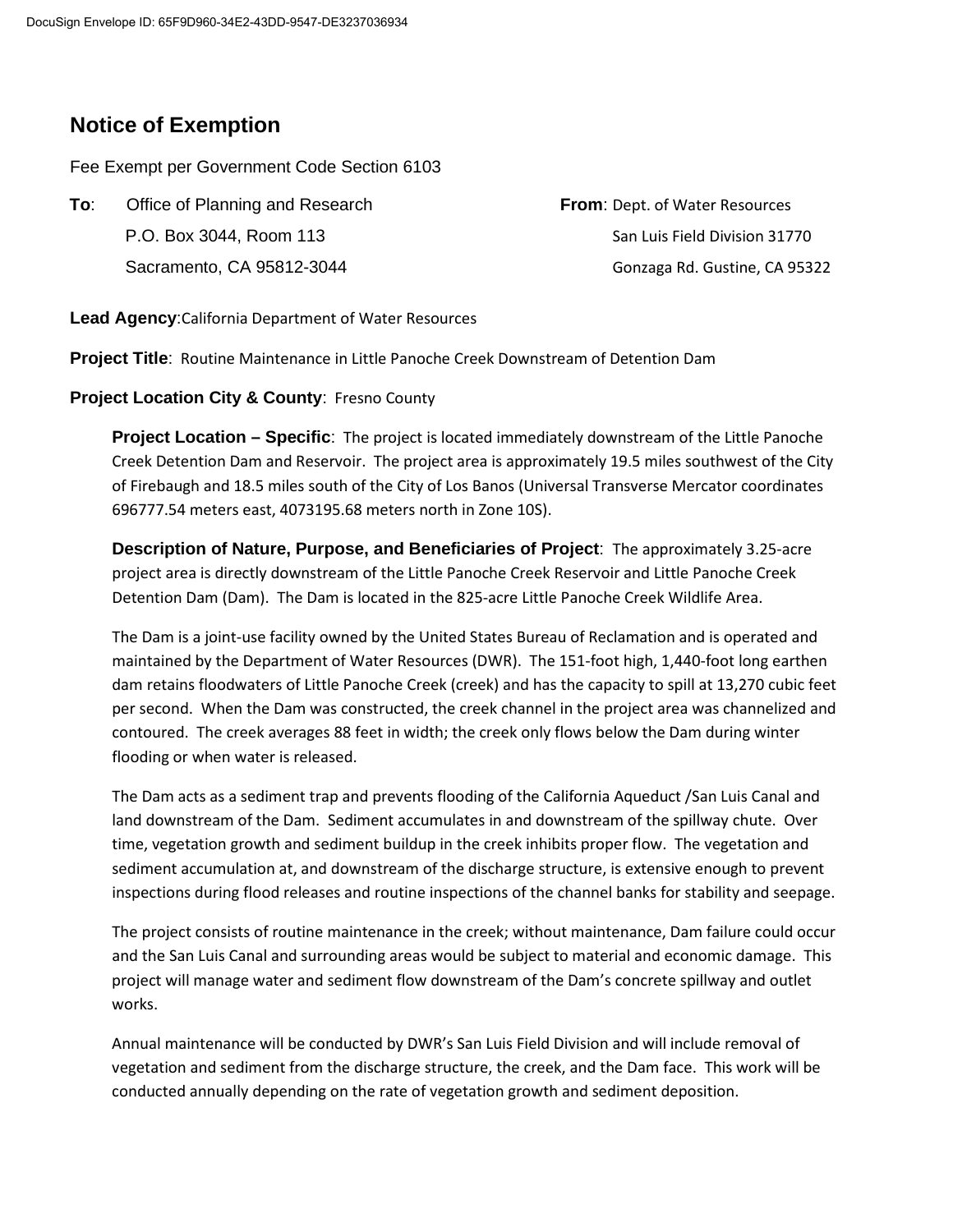Vegetation and sediment will be removed from the approximatly 290-foot area between the discharge structure and the energy dissipater, and in the approximately 310-foot area downstream of the energy dissipater, extending to an existing road that crosses the creek. Vegetation and sediment removal will begin at the downstream end of the project area and will move upstream in the channel towards the discharge structure. All excavated material will be placed in a designated spoil area. Herbicide would be applied, as needed, according to manufacturer specifications.

An existing road will be used for all work. An existing ramp, and the road that crosses the creek, will be used as access ramps for entry into the channel. Before work begins, the access road or ramps may need to be mowed to allow safe access to the project sites. It may also be necessary to grade the access route if uneven ground makes it unsafe to operate large equipment. Approximately 2,250 cubic yards of gravel may be added to the access road.

Riprap currently in the channel downstream of both the discharge structure and the energy dissipater will be evaluated to determine if it needs to be removed to facilitate sediment excavation. If the riprap is removed, it will be temporarily placed adjacent to the channel. Once sediment is removed and the area is returned to design specifications, the riprap will be replaced. If additional riprap is needed, it would be transported from existing San Luis Field Division supplies. Approximately 176 cubic yards of new gravel will be placed around the discharge structure and concrete baffle.

Mechanical methods will be used to remove the vegetation around the detention ponds, but vegetation will be removed by hand in the remaining areas of the creek, where possible. An estimated 450 cubic yards of excess sediment will be removed from the detention ponds during riprap and vegetation removal.

All work will be performed annually, as needed. The work will protect the integrity of the Dam. State Water Project and Central Valley Project Contractors will benefit.

### **Exempt/Suspend Status**:

Ministerial (§21080[b][1]; 15268)

Declared Emergency (Proclamation of a State of Emergency Due to Drought)

Emergency Project (Public Resources Code §21080[b][4]; California Code of Regulations §15269[c])

 $\boxtimes$ Categorical Exemption: 15301 (Existing Facilities)

Statutory Exemptions:

**Reasons Why Project Is Exempt**: Sediment and vegetation removal will occur in the existing discharge structure, the Dam face, and in portions of Little Panoche Creek to restore the facilities and portions of the creek to design capacities. The project will restore desgned flow downstream of the Dam, which will protect its integrity. The project will not increase the designed capacities or use of the creek or facilities.